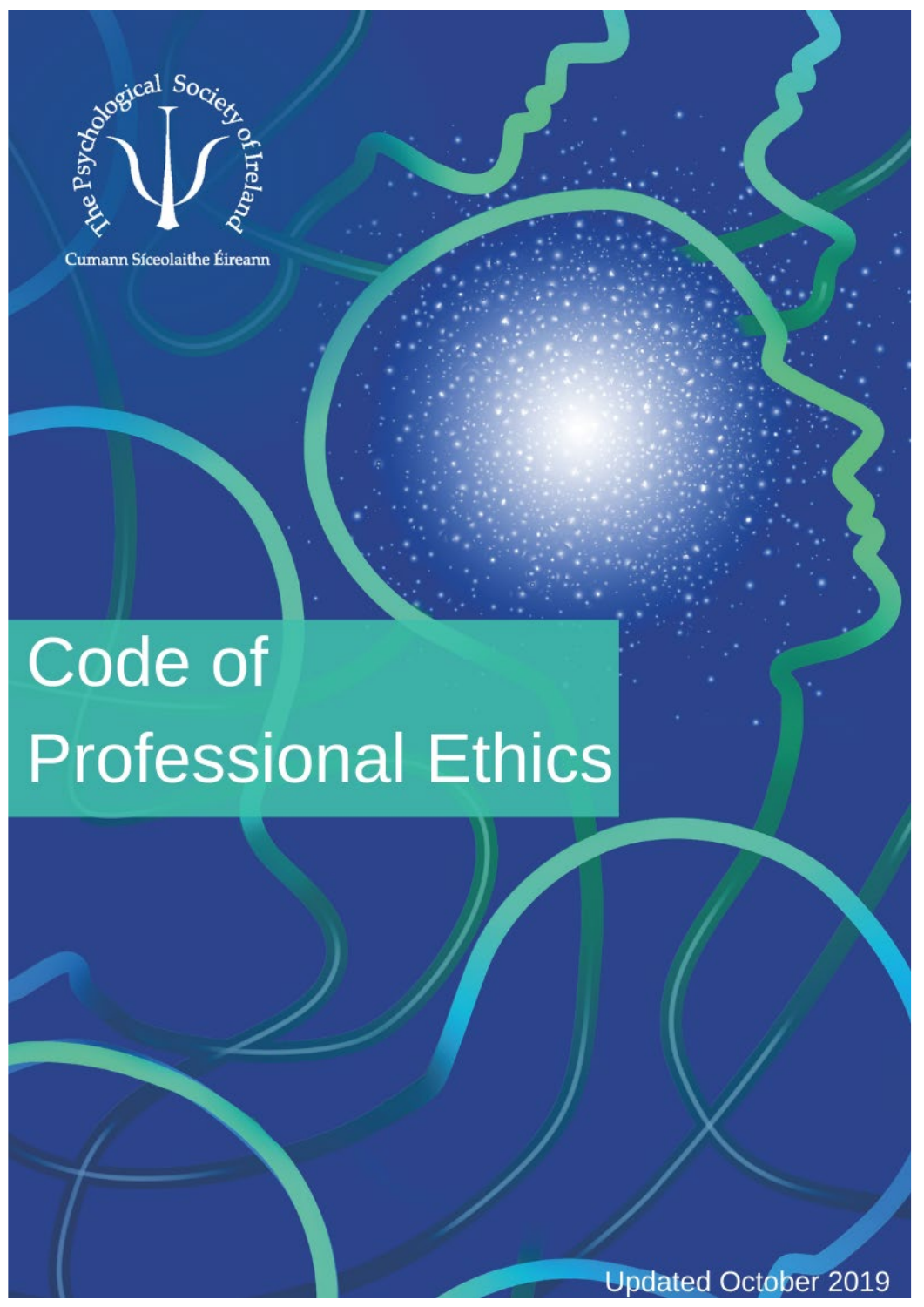# **BACKGROUND**

Note that the Code of Professional Ethics does not form part of the Memorandum and Articles of Association.

The first *Code* of the Society was endorsed by a General Meeting on 03 November 1978.

A revised and much expanded *Code* was adopted by a General Meeting on 09 November 1991.

A second revision of the *Code* was endorsed at the AGM of 16 May 1998. This revision adopted the structure of the *Meta-Code of Ethics* (proposed in 1995 by the European Federation of Professional Psychologists' Associations) and introduced a preamble and a formal procedure for ethical decision making borrowed from the 1991 *Canadian Code of Ethics for Psychologists.* 

The third revision incorporates further amendments, adds a summary, and offers more detailed help on ethical decision making. It was adopted at a General Meeting of the Society on 13 November 1999.

The fourth, present revision, was updated to reflect the removal of the Board of Professional Conduct by the PSI Council on 19 October 2019.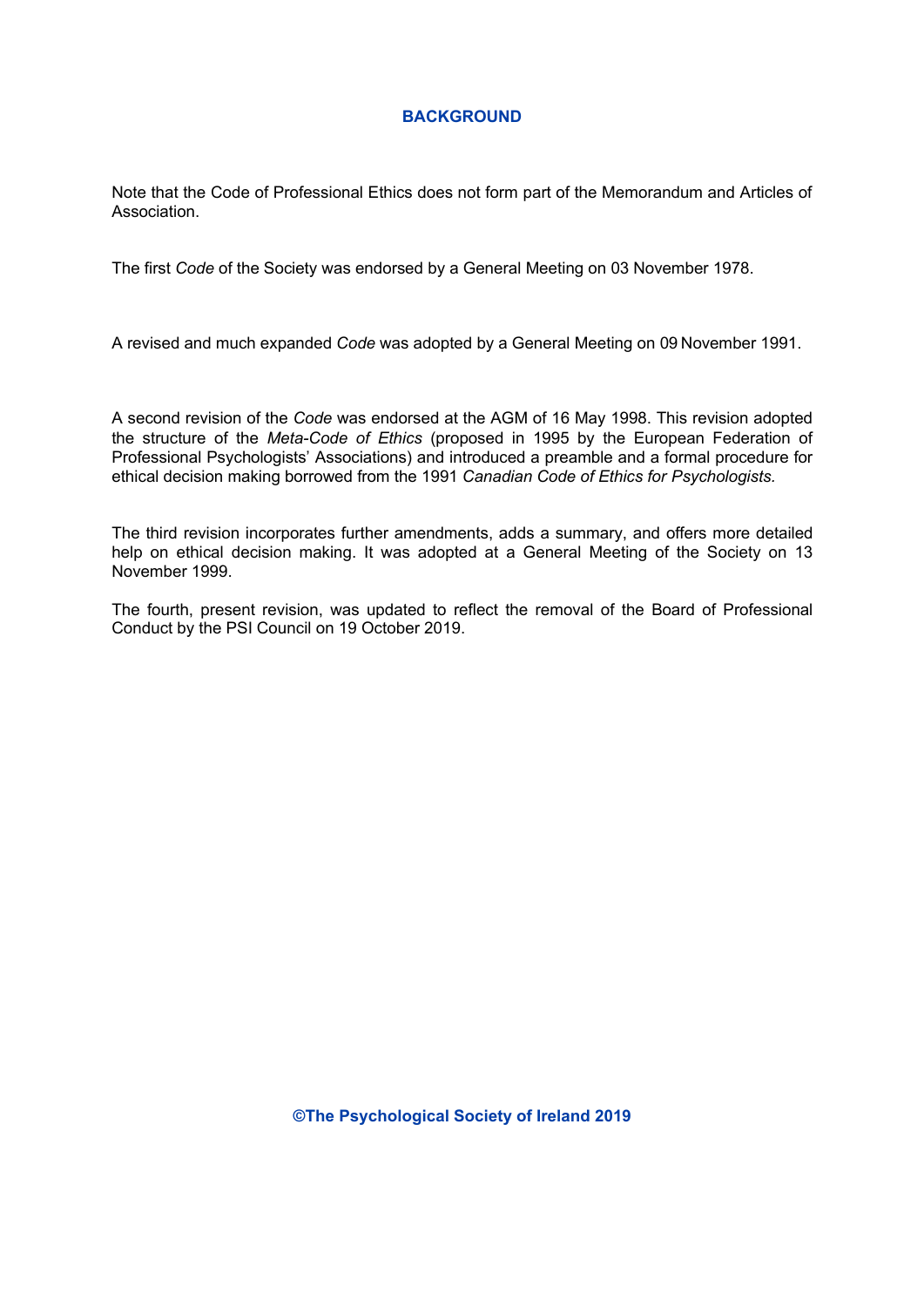#### **CODE OF PROFESSIONAL ETHICS OF**

#### **THE PSYCHOLOGICAL SOCIETY OF IRELAND**

#### **SUMMARY**

This summary conveys the essence of the Code of Professional Ethics to PSI members and the general public. It is not intended to replace the Code: for all formal purposes (for example, ethical decision- making or complaint against a member) reference should be made to the full Code.

#### **Summary of the Preamble**

Psychologists are specialists in the study of human behaviour and experience. The Preamble to the Code lists a number of professional roles which they occupy (for example, researcher, educationalist, diagnostician, psychotherapist, consultant, expert witness) and introduces the term 'client' to refer to those who receive professional services from a psychologist.

Psychologists are scientist-practitioners - that is, their professional practice is grounded in a body of scientific knowledge. They should be committed to ethical practice, which means that they are alert to the misuse of their specialised knowledge. In joining the Psychological Society of Ireland, members agree to comply with the provisions of the Code. The Code applies to their professional lives, but not to their personal conduct unless the latter impinges on the professional sphere; nor is the Code intended to extend to wider social concerns.

Non- members of the Society are not bound by the Code or the Board, but all psychologists are subject to the law, and their conduct is open to scrutiny by the courts.

To promote ethical conduct, psychologists are required to use a formal procedure in examining ethical aspects of their work. Because ethical issues are complex, the best decisions will be based on systematic consideration of all the relevant factors.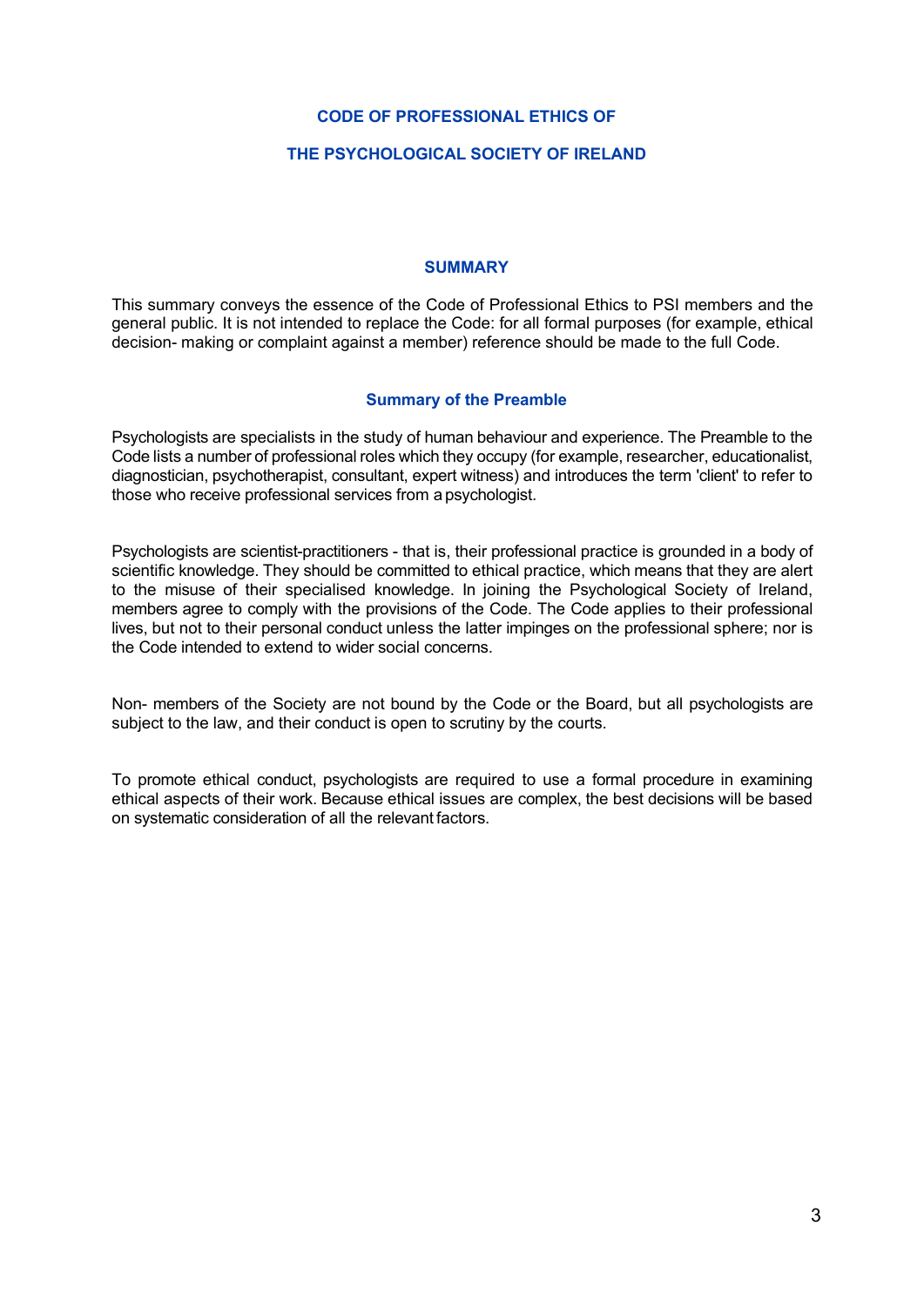# **Summary of the Code**

The Code consists of four overall ethical principles, which subsume a large number of specific ethical standards.0 *Principle 1: Respect for the rights and dignity of the person*

This principle requires of psychologists that they treat their clients as persons of intrinsic worth with a right to determine their own priorities, that they respect clients' dignity and give due regard to their moral and cultural values. Psychologists shall take care not to intrude inappropriately on clients' privacy. They shall treat as confidential all information (including oral, verbal, written and electronic) obtained in the course of their work, except where the law requires disclosure. As far as possible, they shall ensure that clients understand and consent to whatever professional action they propose.

*Principle 2: Competence*

Psychologists must constantly maintain and update their professional skills and ethical awareness. They shall recognise that psychological knowledge and their own expertise and capacity for work are limited, and take care not to exceed the limits.

*Principle 3: Responsibility*

In their professional and scientific activities, psychologists are required to act in a trustworthy, reputable and accountable manner towards clients and the community. They shall avoid doing harm to clients and research participants, and act to prevent harm caused by others. They shall cooperate with colleagues and other professionals to ensure the best service to clients, and act positively to resolve ethical dilemmas. They shall ensure that those whom they supervise act ethically. In research with animals, they shall take care to treat the animalshumanely.

*Principle 4. Integrity*

Psychologists are obliged to be honest and accurate about their qualifications, the effectiveness of the services which they offer, and their research findings. They shall take steps to manage personal stress and maintain their own mental health. They shall treat others in a fair, open and straightforward manner, honour professional commitments, and act to clarify any confusion about their role or responsibilities. Where possible, they shall avoid the use of deception with research participants. They shall not use the professional relationship to exploit clients, sexually or otherwise, and they shall deal actively with conflicts of interest. They shall take action against harmful or unethical behaviour in colleagues or members of other professions.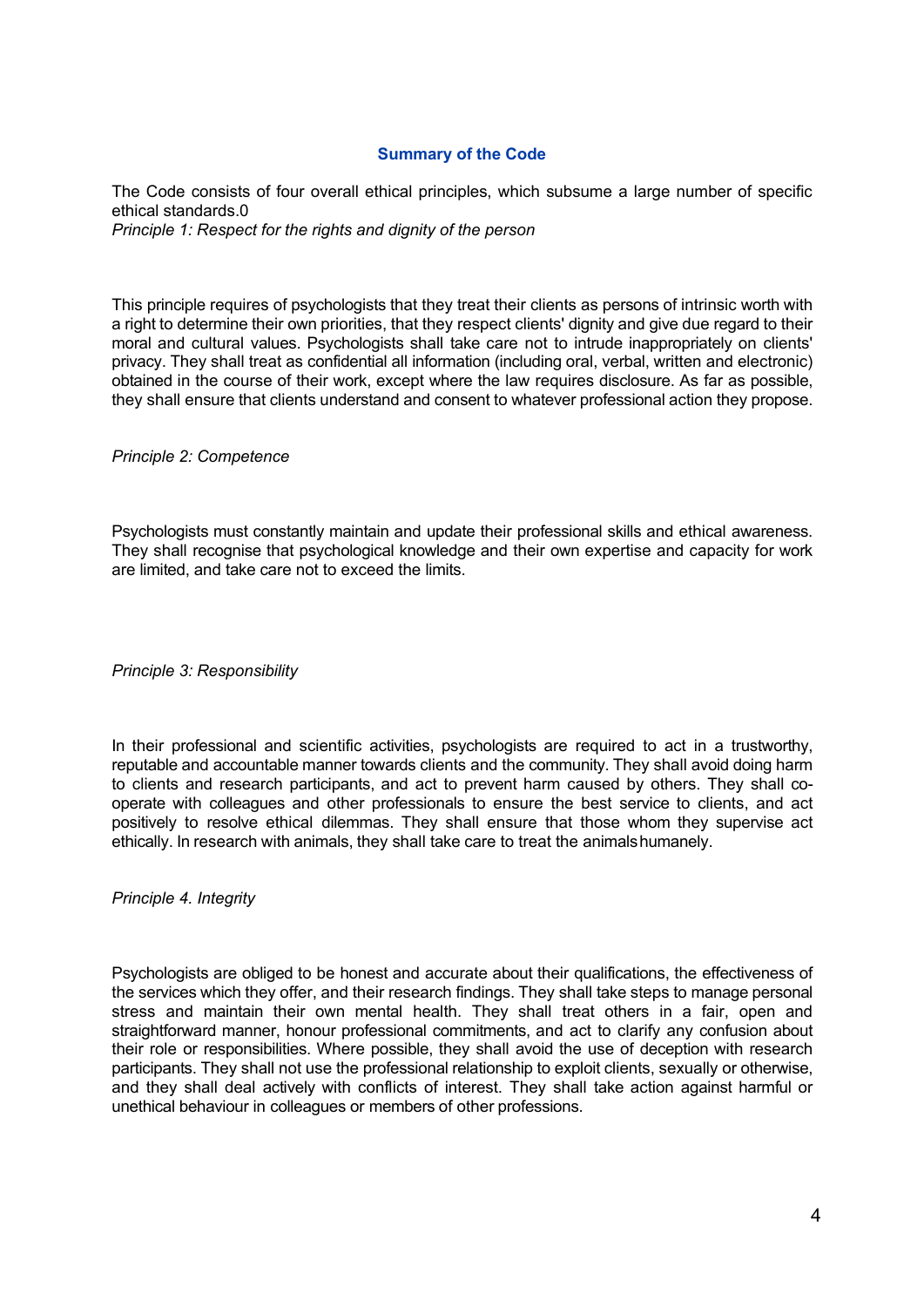#### **PREAMBLE**

Psychologists develop and apply knowledge about human cognition, emotion and behaviour. In carrying out their professional activities, they occupy a diversity of roles such as researcher, educationalist, diagnostician, psychotherapist, consultant and expert witness. They are committed to improving the condition of both the individual and society, and to helping citizens and institutions to develop informed judgments and choices about psychological issues. The term 'client' is often used to denote those with whom psychologists engage in professional relationships, or to whom they offer professional services.

The authority of psychologists derives from the scientific methods of investigation on which their knowledge is based, and the ethics which govern all their professional activity. They accept that codes of ethics are necessary to protect the interests of clients and prevent misuse of psychological knowledge. In joining the Society, members agree to comply with theCode's provisions.

The Code is designed to regulate only the professional activities of psychologists, and is not intended to monitor their activities in other contexts, or embrace wider social concerns. Personal behaviour becomes a concern of the Society only if it casts doubt on practitioners' ability to conduct themselves in a professional and ethical manner, or if it undermines public trust in the profession.

Non-members of the Society are not bound by the Code or its associated disciplinary procedures, but like all other citizens, members and non-members alike must take account of the law, and their conduct is subject to legal sanction.

To assist members in dealing with ethical issues, the Code requires them to use a formal decisionmaking procedure. Ethical issues are complex, and the Society believes that the best ethical decisions come from considering the relevant factors in a systematic manner.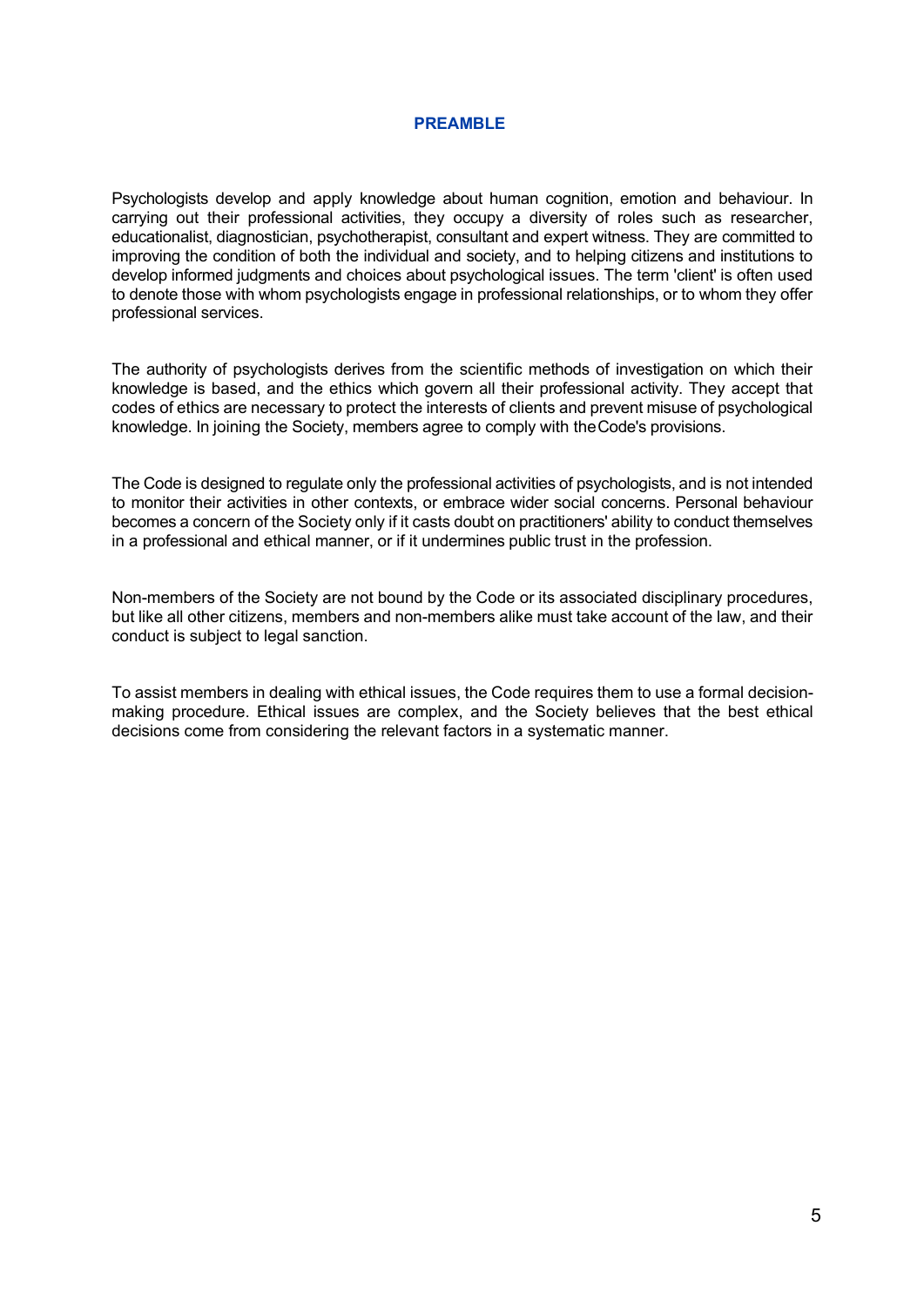# **THE CODE IN DETAIL**

# **1.0 RESPECT FOR THE RIGHTS AND DIGNITY OF THEPERSON**

Psychologists shall honour and promote the fundamental rights, dignity and worth of all people. They shall respect the rights of individuals to privacy, confidentiality, self-determination and autonomy, consistent with the psychologist's other professional obligations and with the law.

More specifically, psychologists shall:

#### **1.0 General Respect**

- 1.0.1 Have sensible regard for individual clients' moral and culturalvalues.
- 1.0.2 Not allow their service to clients to be diminished by factors such as gender, sexual orientation, disability, religion, race, ethnicity, age, national origin, party politics, social standing or class.
- 1.0.3 Convey respect for and abide by prevailing community mores, social customs, and cultural expectations in their scientific and professional activities.
- 1.0.4 Use language that conveys respect for the dignity of others (for example, gender-neutral terms) in all written or verbal communication.
- 1.0.5 Avoid or refuse to participate in practices which are disrespectful of the legal, civil, or moral rights of others.

#### **1.2 Privacy and Confidentiality**

- 1.2.1 Explore and collect only that information which is germane to the purposes of a given investigation or intervention, or which is required bylaw.
- 1.2.2 Take care not to infringe, in research or service activities, on the personally or culturally defined private space of individuals or groups unless clear and appropriate permission is granted to do so.
- 1.2.3 Respect the right of employees, supervisors, students, or psychologists in training to reasonable personal privacy.
- 1.2.4 Take care not to relay, except as required or justified by law, confidential information about others (for example, colleagues, colleagues' clients, students, or members of organisations)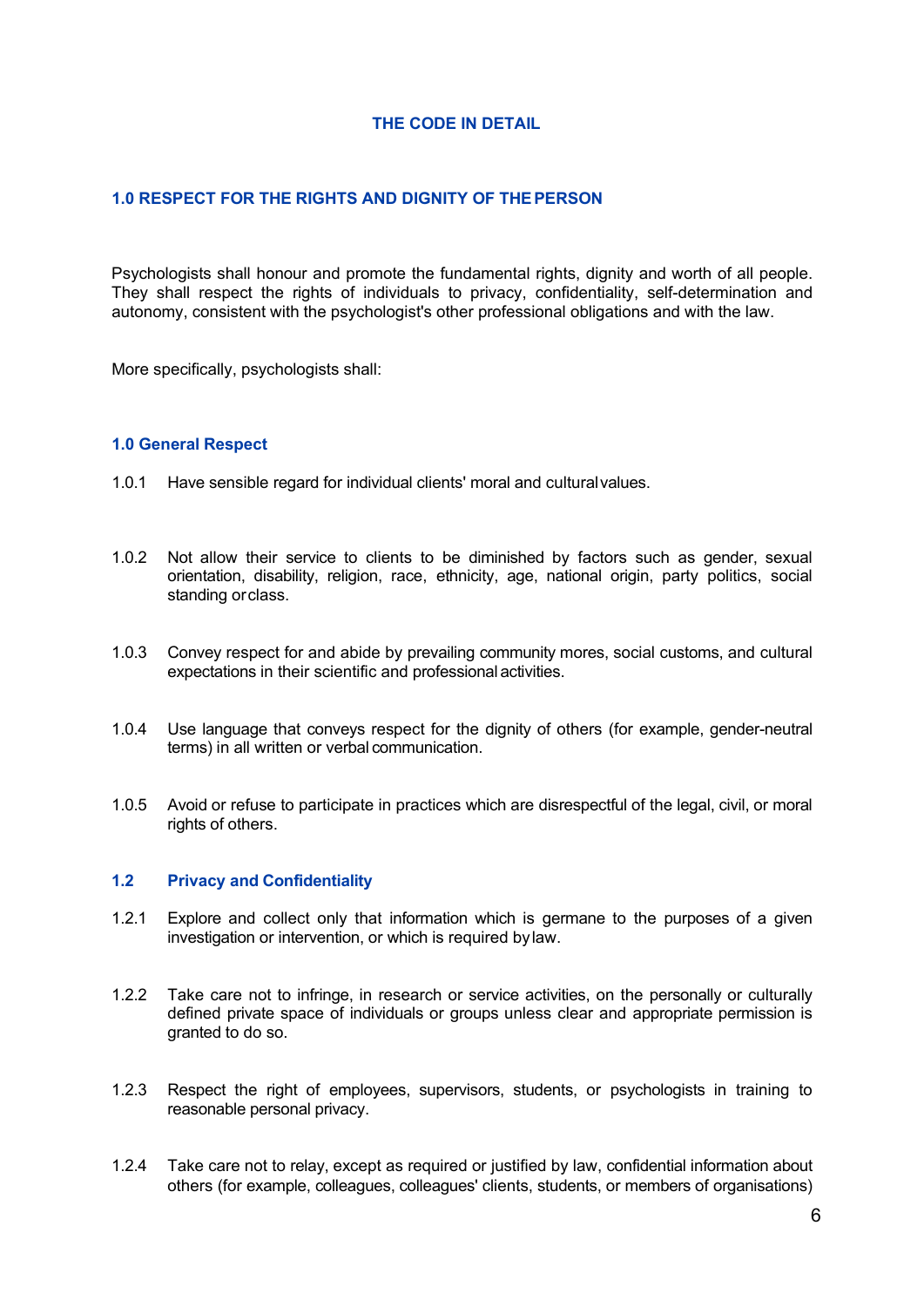to which they have become privy in the courseof their professional activities.

- 1.2.5 Share confidential information with others only with the informed consent (see Section 1.3) of those involved, or in a manner that the individuals involved cannot be identified, except as required or justified by law, or in circumstances of actual or possible serious physical harm or death.
- 1.2.6 Store, handle, transfer and dispose of all records, both written and unwritten (for example, computer files, video tapes), in a way that attends to the needs for privacy and security. They also make adequate plans for records in circumstances of their own serious illness or death.
- 1.2.7 Take all reasonable steps to ensure that records over which they have control remain personally identifiable only as long as is necessary in the interests of those to whom the records refer and/or to the research project for which they were collected, or as required by law, and render anonymous or destroy any records under their control that no longer need to be personally identifiable.
- 1.2.8 Be acutely aware of the need for discretion in the recording and communication of information, so as to prevent it from being interpreted or used to the detriment of others. Appropriate action includes, but is not limited to: not recording information which could lead to misinterpretation and misuse; avoiding conjecture; clearly labelling opinion; and, communicating information in language that can be understood clearly by the particular recipient of the information.
- 1.2.9 Inform those to whom they offer services about legal limits on confidentiality where it is appropriate to do so.
- 1.2.10 Clarify what measures will be taken to protect confidentiality, and what responsibilities family, group, and community members have for the protection of each other's confidentiality, when engaged in services to or research with individuals, families, groups orcommunities.

# **1.3 Informed Consent and Freedom of Consent**

- 1.3.1 View informed consent not just as the signing of a consent form, but as the outcome of a process of agreeing to work collaboratively. However, they recognise that certain investigations and interventions may be compulsory under thelaw.
- 1.3.2 Respect and integrate as much as possible the opinions and wishes of others regarding decisions which affect them.
- 1.3.3 Obtain informed consent from all independent and partially dependent persons for any psychological services provided to them.
- 1.3.4 Provide, in obtaining informed consent, as much information as a reasonable or prudent person, family, group, or community would want to know before making a decision or consenting to an activity. The psychologist relays this information in language which the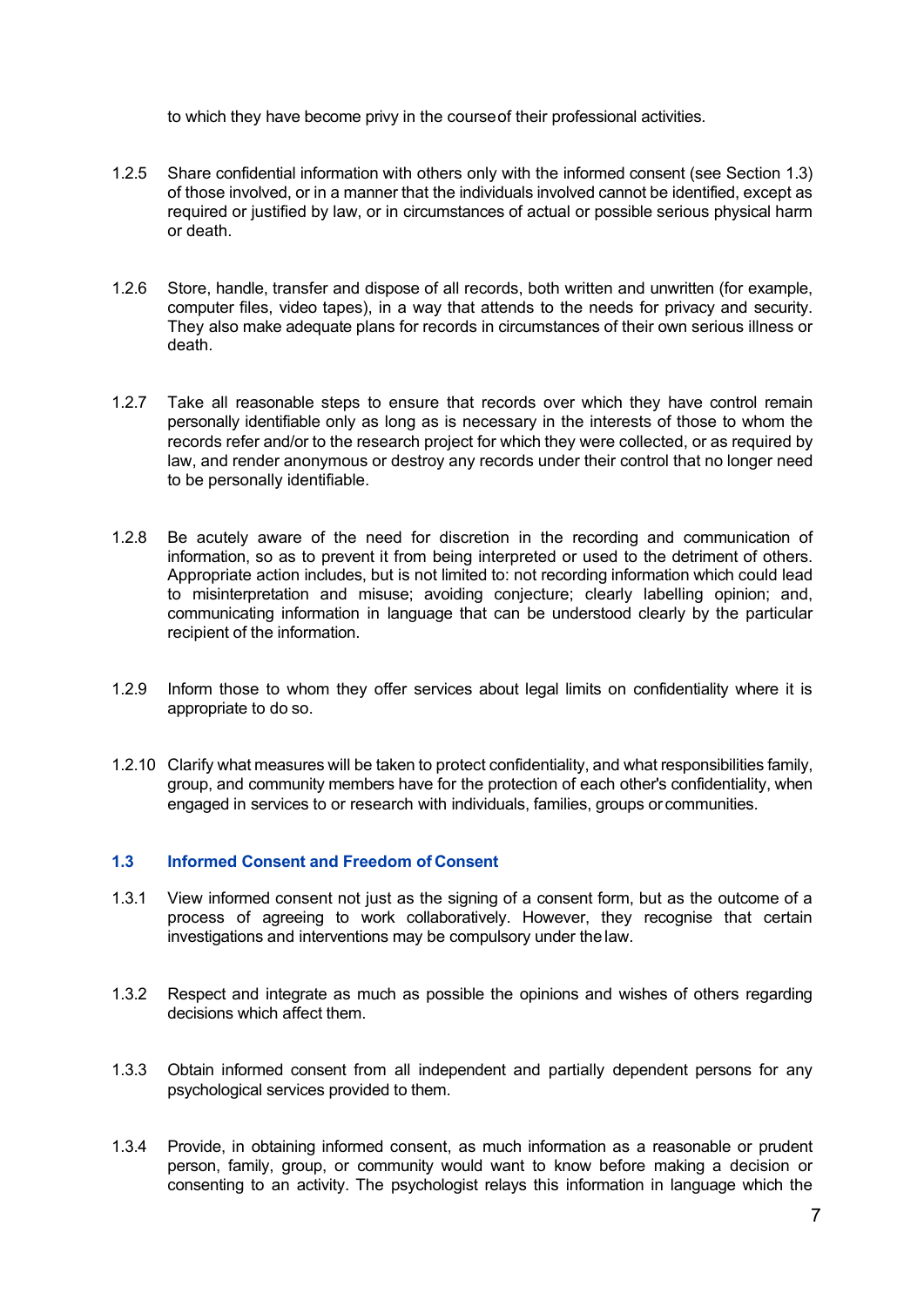persons understand and shall take whatever reasonable steps are necessary to ensure that the information is, in fact, understood.

- 1.3.5 Ensure, in the process of obtaining informed consent, that at least the following points are understood: purpose and nature of the activity; mutual responsibilities; likely benefits and risks; alternatives; the likely consequences of non-action; the option to refuse or withdraw at any time, without prejudice; over what period of time the consent applies; and, how to rescind consent if desired.
- 1.3.6 Act in emergencies (for example, where a client threatens suicide) on the basis of their professional judgment, if necessary without consent, but if possible obtain fully informed consent at a later stage.
- 1.3.7 Take all reasonable steps to ensure that consent to receive service or participate in research is not given under conditions of coercion or unduepressure.
- 1.3.8 Take all reasonable steps to confirm or re-establish freedom of consent, if consent for service is given under conditions of duress or conditions of extremeneed.
- 1.3.9 Obtain informed consent for all research activities which involve obtrusive measures, invasion into the private lives of research participants, risks to the participant, or any attempt to change the behaviour of research participants.
- 1.3.10 Seek willing and adequately informed participation from any person of diminished capacity to give informed consent, and proceed without this consent only if the service or research activity is considered to be of direct benefit to thatperson.
- 1.3.11 Carry out informed consent processes with those persons who are legally responsible or appointed to give informed consent on behalf of individuals who are not competent to give consent on their own behalf.
- 1.3.12 Do not use persons of diminished capacity to give informed consent in research studies, if the research involved might equally well be carried out with persons who have a fuller capacity to give informed consent.
- 1.3.13 Seek an independent and adequate ethical review of human rights issues and protections for any research involving vulnerable groups and/or persons of diminished capacity to give informed consent, before making a decision to proceed.
- 1.3.14 Ensure that information is revealed only with the client's consent, except when subject to the requirements of law or where concealment would result in danger to the client or others.
- 1.3.15 Discuss psychological or evaluative data on individuals only for professional purposes, and only with those who are clearly entitled to know or be consulted.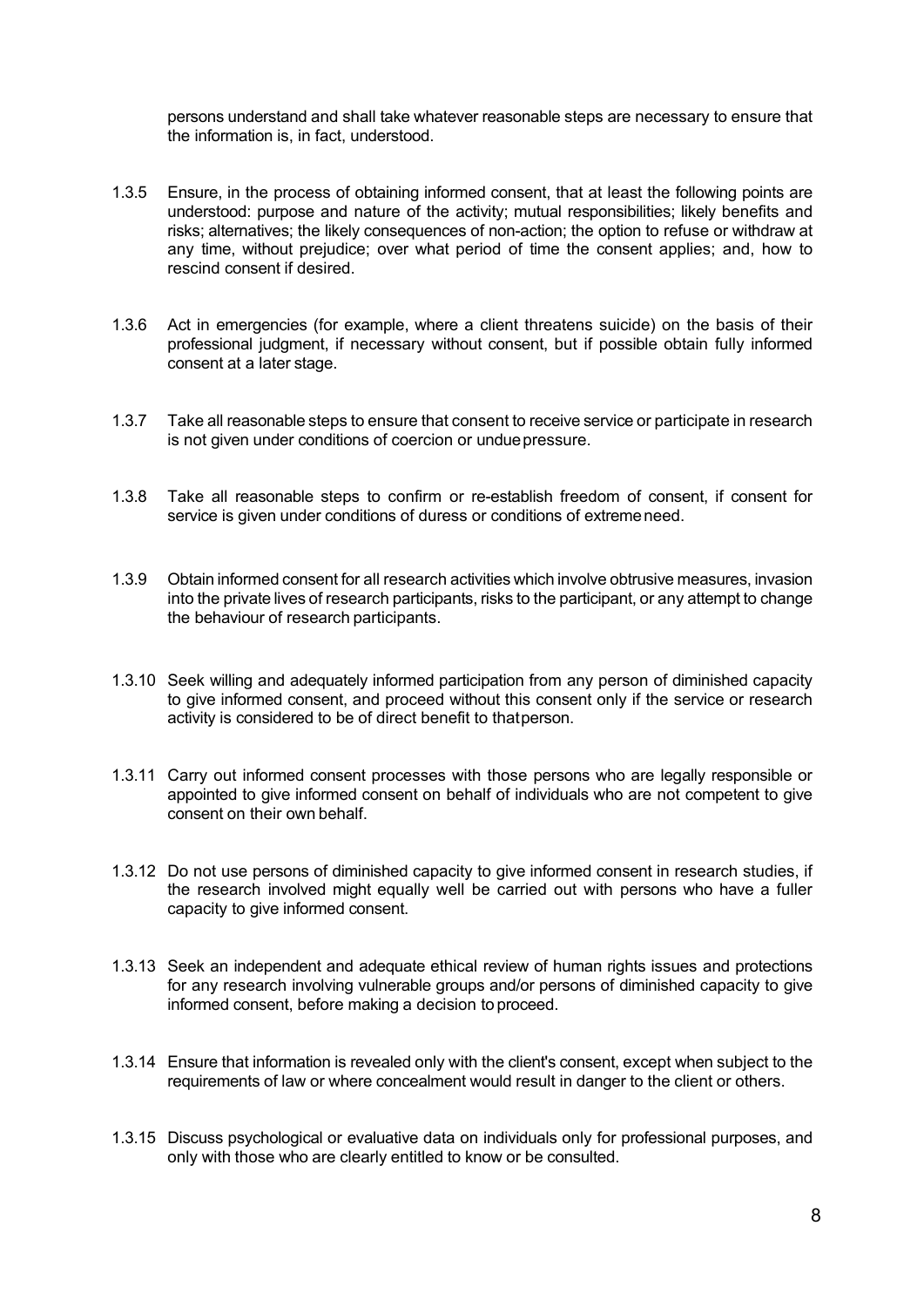- 1.3.16 Publish information about clients, in oral or written form, only with their consent, or where their identity is adequately disguised.
- 1.3.17 Make audio, video or photographic records of clients or research participants only where these persons have given prior agreement to the making of the record and the conditions of subsequent access. This clause does not apply to recording of public behaviour or research situations where other ethical safeguards have been implemented.
- 1.3.18 Clarify to all concerned the nature of their loyalties in cases of conflict of interest (between, for example, the interests of the client and the psychologist's employing institution).
- 1.3.19 Clarify the nature of any multiple relationships to all concerned parties before obtaining consent, if services or research are at the behest of third parties (which may include schools, courts, government agencies, insurance companies, police, and special funding bodies). The clarification includes, but is not limited to, the following information: the purpose of the service or research; the use that will be made of information collected; and the limits on confidentiality.
- 1.3.20 Obtain clients' consent to the attendance of trainees and other third parties not directly involved in the provision of professional services.

# **1.4 Self-determination**

- 1.4.1 Seek as full and active participation as possible from others in decisions which affect them.
- 1.4.2 Respect the right of recipients of service, research participants, employees, supervisees, students, and others, to safeguard their owndignity.
- 1.4.3 Respect the right of individuals to discontinue participation or service at any time, and are responsive to non-verbal indications of a desire to discontinue if individuals have difficulty in verbally communicating such a desire.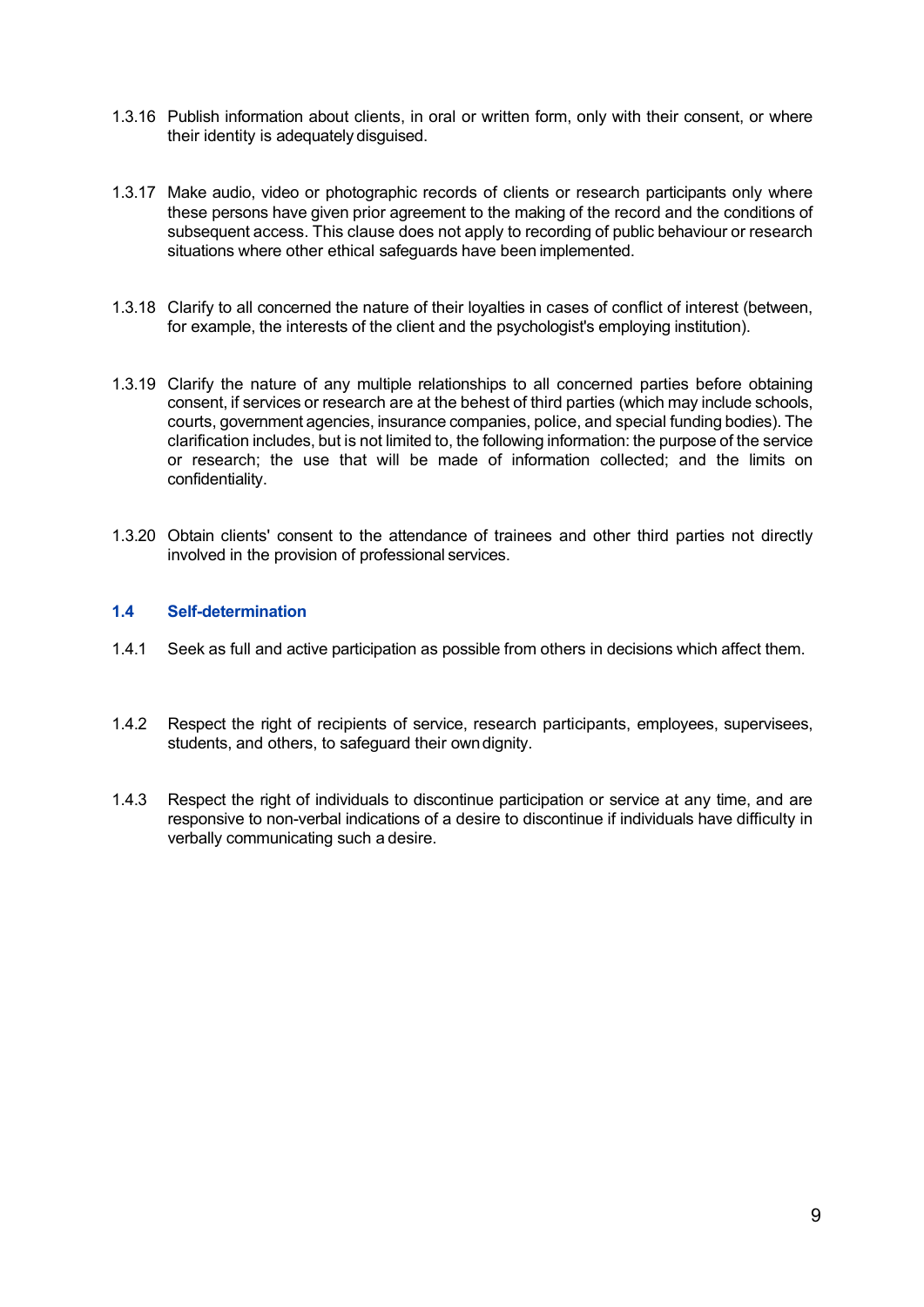## **2.0 COMPETENCE**

Psychologists shall strive to ensure and maintain high standards of competence in their work. They recognise the boundaries of their particular competencies and the limitations of their expertise. They shall provide only those services and use only those techniques for which they are qualified by education, training or experience.

More specifically, psychologists shall:

# **2.1 Ethical Awareness**

- 2.1.1 Accept the obligation to study and understand the provisions of this Code of Professional **Ethics**
- 2.1.2 Avoid entering into agreements or contracts which might oblige them to contravene provisions of this Code of Professional Ethics.

#### **2.2 Limits of Competence**

- 2.2.1 Be aware of how their own experiences, attitudes, culture, beliefs and values influence their interactions with others, and integrate this awareness into all efforts to benefit and not harm others.
- 2.2.2 Recognize the boundaries of their competence, and do not exceed these.
- 2.2.3 Offer or carry out (without supervision) only those professional activities for which they have established their competence to practise to the benefit of others.
- 2.2.4 Take immediate steps to consult or to refer a client to a colleague or other appropriate professional, whichever is most likely to result in competent service to the client, if it becomes apparent that they are not competent to deal with a client's problem.
- 2.2.5 Avoid delegating professional activities to persons not competent to carry them out to the benefit of others.

## **2.3 Limits of Procedures**

- 2.3.1 Be mindful, when they make decisions based on psychological data and the use of psychological techniques, of the limitations of such data andtechniques.
- 2.3.2 Direct their interventions towards clear objectives, and do not persist with those interventions after the objectives have been met or if it has become apparent that the objectives cannot be met.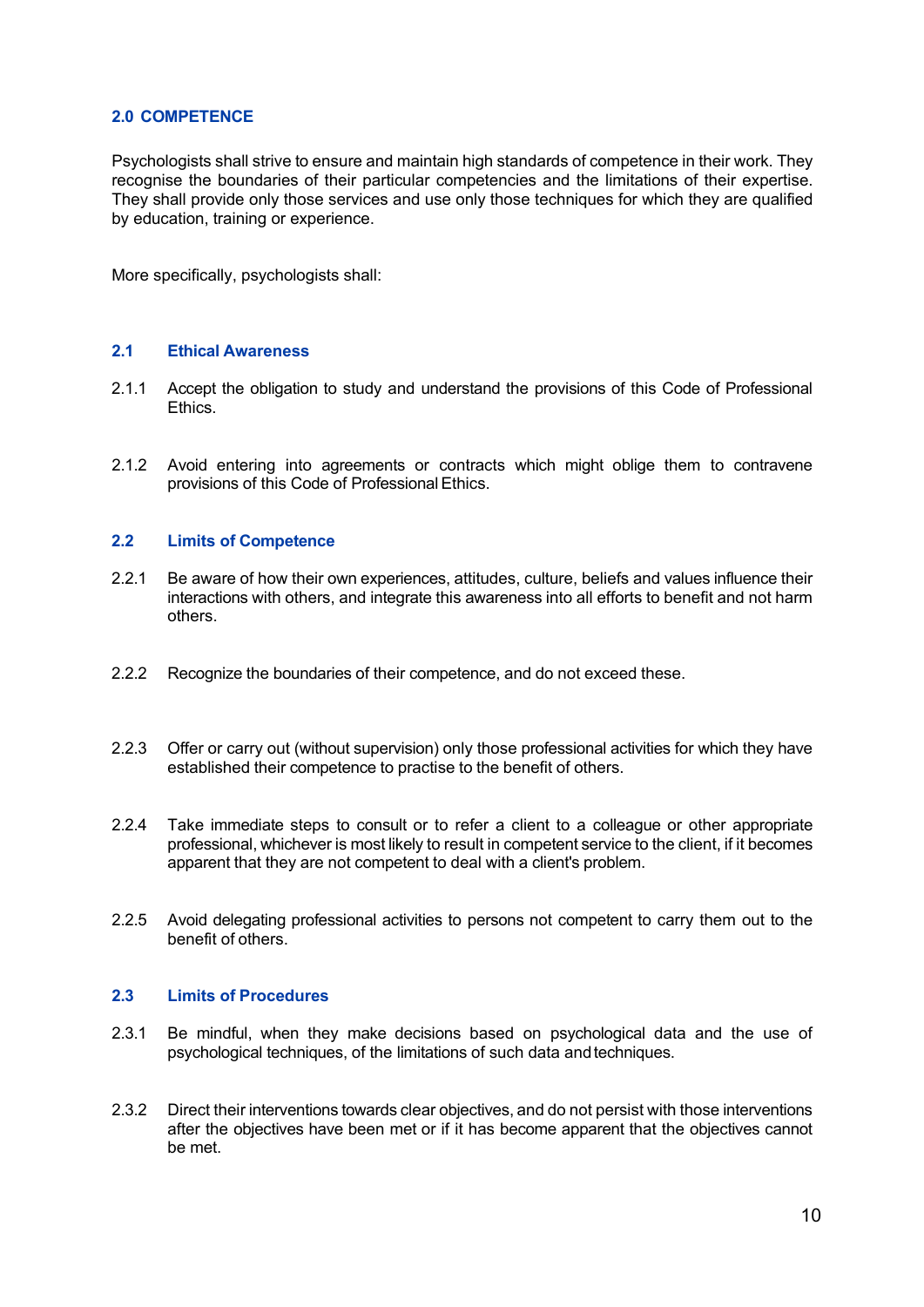- 2.3.3 Terminate an activity when it is clear that the activity is more harmful than beneficial, or when the activity is no longer needed.
- 2.3.4 Carry out pilot studies to determine the effects of all new procedures and techniques which might carry some risks, before considering their use on a broader scale.
- 2.3.5 Not carry out any scientific or professional activity unless the probable benefit is proportionately greater than the risk involved.
- 2.3.6 Provide thorough discussion of the limits of their data, if their work touches on social policy and structure.

#### **2.4 Continuing Professional Development**

- 2.4.1 Maintain and develop their professional competence.
- 2.4.2 Participate in and contribute to continuing education and their own and colleagues' professional and scientific growth.
- 2.4.3 Keep themselves up to date with relevant knowledge, research methods, and techniques, through the reading of relevant literature, peer consultation, and continuing education activities, in order that their service or research activities and conclusions shall benefit and not harm others.
- 2.4.4 Perform their teaching duties on the basis of careful preparation, so that their instruction shall be current and scholarly.

#### **2.5 Incapacity for Practice**

2.5.1 Refrain from practice when their professional judgment or ability to benefit and not harm others is seriously impaired by a physical or psychological condition. When they become aware of problems that may affect their competence, they seek competent professional assistance to determine whether they should limit, suspend or terminate their professional activity.

#### **3.0 RESPONSIBILITY**

Psychologists shall be aware of their professional and scientific responsibilities to clients, to the community, and to the society in which they work and live. Psychologists shall avoid doing harm and shall be responsible for their own actions, and assure themselves, as far as possible, that their services are not misused.

More specifically, psychologists shall: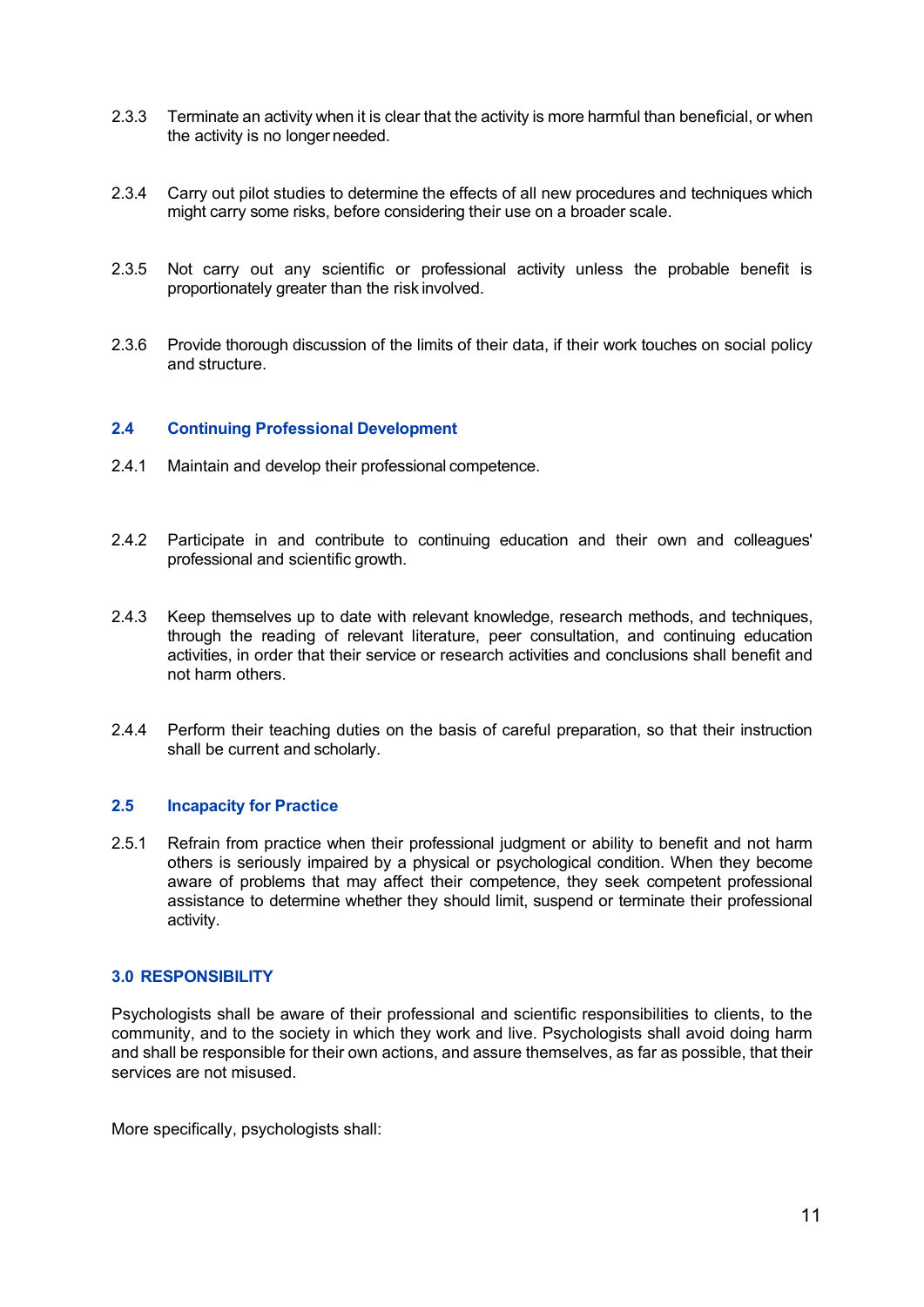# **3.1 General Responsibility**

- 3.1.1 Contribute to the discipline of psychology and to society's understanding of itself and human beings generally, through a free pursuit and sharing ofknowledge.
- 3.1.2 Monitor and evaluate the effect of their professional activities, record their findings and, if appropriate, communicate new knowledge to others in thefield.
- 3.1.3 Are sensitive to the needs, current issues, and problems of society when determining research questions to be asked, services to be developed, information to be collected, or the interpretation of results findings.
- 3.1.4 Protect the dignity and wellbeing of research participants at all times.
- 3.1.5 Help develop, promote, and participate in accountability processes and procedures related to their work.
- 3.1.6 Maintain records of all psychological procedures and interventions for an appropriate period of time commensurate with the nature of the records and ensure that these are properly stored and/or transferred to a colleague or other responsible entity in the event of a change in job role, position or other life circumstances.Help to establish and abide by fair procedures in their activities as employers, evaluators, adjudicators, editors, and peerreviewers.
- 3.1.7 Make every reasonable effort to ensure that psychological knowledge is not misused, intentionally or unintentionally, to infringe on human rights.
- 3.1.8 Speak out if the policies, practices or regulations of the organisation within which they work seriously ignore or oppose any of the principles of this Code of Professional Ethics.

# **3.2 Promotion of High Standards**

- 3.2.1 Uphold the discipline's responsibility to society by promoting and maintaining the highest standards of the discipline.
- 3.2.2 Ensure that they maintain the highest standards of scientific integrity in their research.
- 3.2.3 Protect the reputation of the profession and discipline by ensuring that all professional activities carried out conform to the provisions of this Code of Professional Ethics.
- 3.2.4 Behave in professional activities in such a way as not to undermine public confidence in the profession.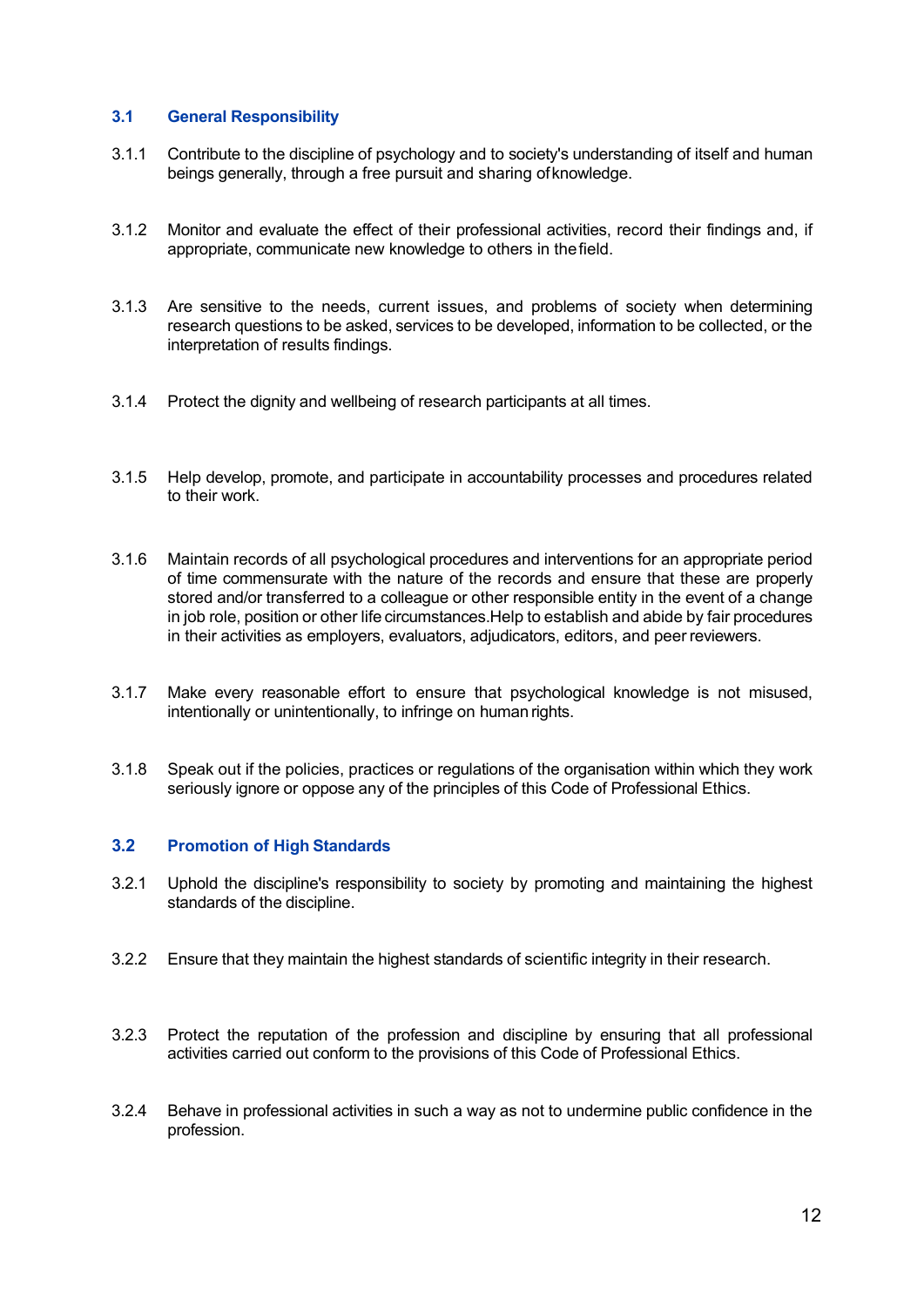# **3.3 Avoidance of Harm**

- 3.3.1 Behave in professional activities in such a way as not to damage clients' interests.
- 3.3.2 Be sufficiently sensitive to and knowledgeable about individual differences and vulnerabilities to discern what will benefit and not harm persons involved in their professional activities.
- 3.3.3 Assess the individuals, families, groups, and communities involved in their professional activities adequately enough to discern what will benefit and not harm those persons.
- 3.3.4 Do everything reasonably possible to stop or offset the consequences of actions by others when these actions are likely to cause serious physical harm or death. Action may include reporting to appropriate authorities (for example, the police) or an intended victim, and may be carried out even when a confidential relationship is involved.
- 3.3.5 Make every reasonable effort to ensure that psychological knowledge is not misused, intentionally or unintentionally, to harm others or infringe humanrights.
- 3.3.6 Take all reasonable steps to ensure that tests and assessment methods are only used by those qualified and trained to do so.
- 3.3.7 Refuse to advise, train, or supply information to anyone who, in their judgement, will use the knowledge or skills to harm others or infringe humanrights.
- 3.3.8 Not contribute to nor engage in research or any other activity which promotes or is intended for use in deliberate impairment of the individual's psychological integrity (for example, torture), the development of prohibited weapons, destruction of the environment, or any other act which contravenes relevant international law.
- 3.3.9 Act to minimise the impact of their research activities on research participants' personality or their mental or physical integrity.
- 3.3.10 Screen research participants and select those not likely to be harmed, if risk or harm to some research participants is possible.
- 3.3.11 Debrief research participants in such a way that any harm caused can be discerned, and act to correct any resultant harm.
- 3.3.12 Not disadvantage participants (individuals, groups, families or communities) by offering them no service over an unreasonable period of time in order to fulfil a control condition in a research study; where a study reveals beneficial effects, and resources allow, psychologists subsequently offer the beneficial service to participants in the controlcondition.
- 3.3.13 Not offer rewards to motivate individuals or group to participate in activity that has possible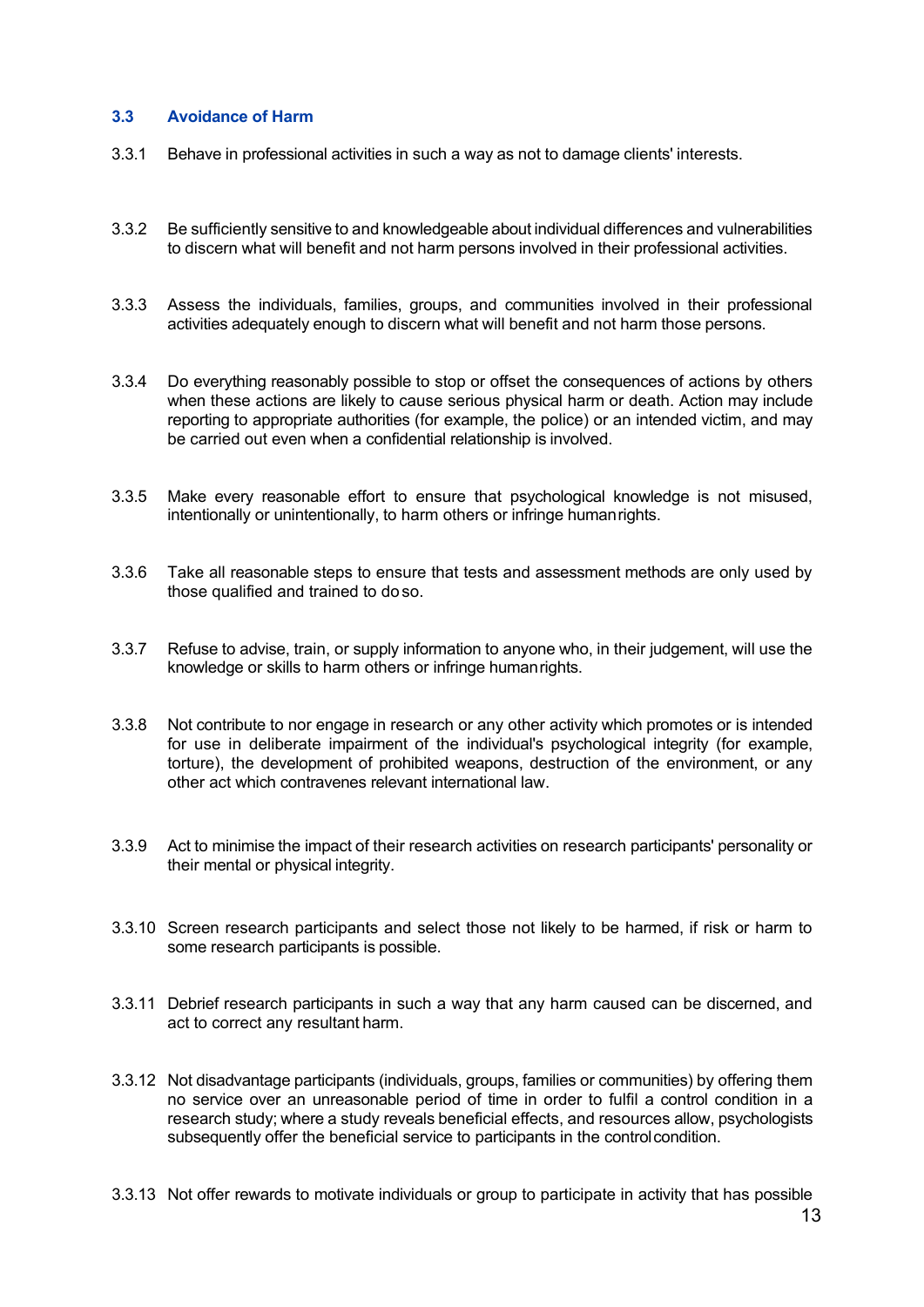or known risks for them or others.

- 3.3.14 Seek an independent and adequate ethical review of the balance of risks and potential benefits of all research which involves procedures of unknown consequence, or where pain, discomfort, or harm are possible, before making a decision to proceed.
- 3.3.15 Exercise particular care when reporting results on vulnerable groups to counter misinterpretation or misuse in the development of social policy, attitudes, or practices (for example, manipulation of vulnerable persons or discrimination against specific populations).
- 3.3.16 Refuse to help individuals, families, groups, or communities to carry out or submit to activities which, according to current knowledge and/or legal and professional guidelines, would cause serious physical or psychological harm to themselves orothers.
- 3.3.17 Use animals in research only where there is a reasonable expectation that the research will increase understanding of the structures and processes underlying behaviour, or increase understanding of the particular animal species used in the study, or result eventually in benefits to the health and welfare of humans or other animals.
- 3.3.18 Use procedures subjecting animals to pain, stress, or deprivation only if alternative procedures are unavailable and the goal is justified by prospective scientific, educational, or applied gains.
- 3.3.19 Make every effort to minimize discomfort, illness and pain in animals. Such effort includes performing surgical procedures only under appropriate anaesthesia, using techniques to avoid infection and minimise pain during and after surgery, and disposing of experimental animals only in a humaneway.
- 3.3.20 Use animals in classroom demonstrations only if the instructional objectives cannot be achieved through the use of video-tapes, films, or other methods, and if the type of demonstration is warranted by the anticipated instructional gain.

# **3.4 Continuity of Care**

- 3.4.1 Make themselves aware of the knowledge and skills of other disciplines (for example, law, medicine) and advise the use of such knowledge and skills, where relevant to the benefit of others.
- 3.4.2 Strive to obtain the best possible service for those needing and seeking psychological service. This includes recommending professionals other than psychologists, if appropriate.
- 3.4.3 When referring a client, maintain support and responsibility for caring until contact has commenced with the agent to whom referral wasmade.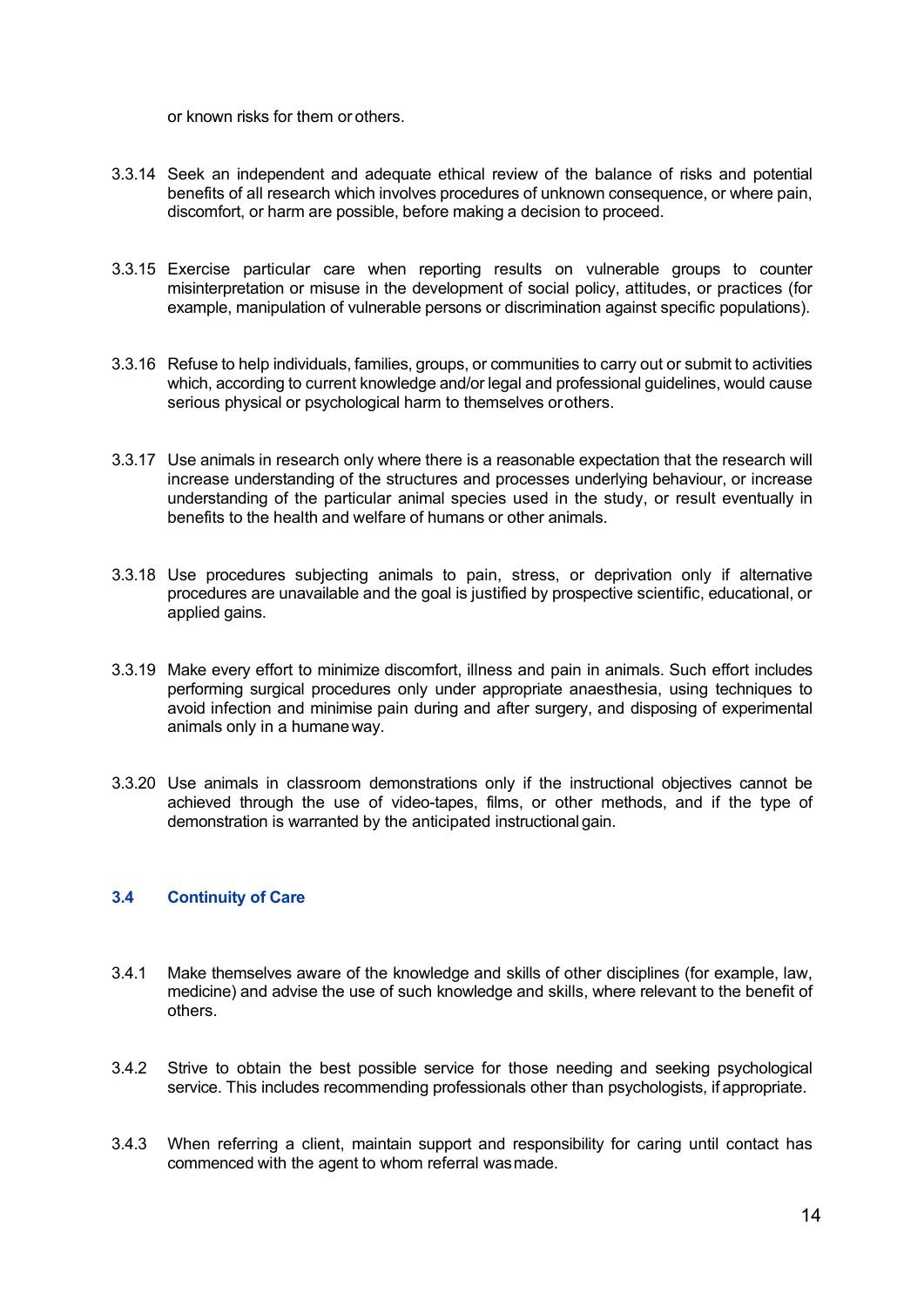- 3.4.4 Give reasonable notice and make reasonably certain that discontinuation will cause no harm to the client, before discontinuing services.
- 3.4.5 Contribute where appropriate to the co-ordination of client services in order to avoid duplication or working at cross purposes. To facilitate this process, they shall maintain adequate records and communicate with other service providers.

## **3.5 Extended Responsibility**

- 3.5.1 Assume overall ethical responsibility for the scientific and professional activities of those (students, trainees, assistants, supervisees, employees) whose work they supervise. The responsibility includes monitoring of subordinates' activity and making them aware of the values and ethical prescriptions of the discipline.
- 3.5.2 Facilitate the professional and scientific development of those whose work they supervise by arranging appropriate work experience and offering constructivefeedback.
- 3.5.3 Guard against misuse or misinterpretation by others of psychologicaldata.

### **3.6 Resolving Dilemmas**

- 3.6.1 Use a systematic procedure for investigating ethical issues and resolving ethical dilemmas. A recommended procedure is presented in Appendix A, and a categorisation of affected/interested parties (stakeholders) in Appendix B.
- 3.6.2 Inform all parties, if a real or potential conflict of interest arises, of the need to resolve the situation in a manner that is consistent with this Code of Professional Ethics, and take all reasonable steps so to resolve it.
- 3.6.3 Consult with colleagues and/or appropriate groups and committees if faced with a difficult situation or apparent conflict between compliance with the law and following an ethical principle. They seek consensus on the most ethical course of action and the most responsible, knowledgeable, effective, and respectful way to carry it out. In an emergency, where there is no time to consult, they make their own best professional judgment.

#### **4.0 INTEGRITY**

Psychologists seek to promote integrity in the science, teaching and practice of psychology. In these activities' psychologists shall be honest, fair and respectful of others. They shall attempt to clarify for relevant parties the roles they are performing and to function appropriately in accordance with these roles

More specifically, psychologists shall: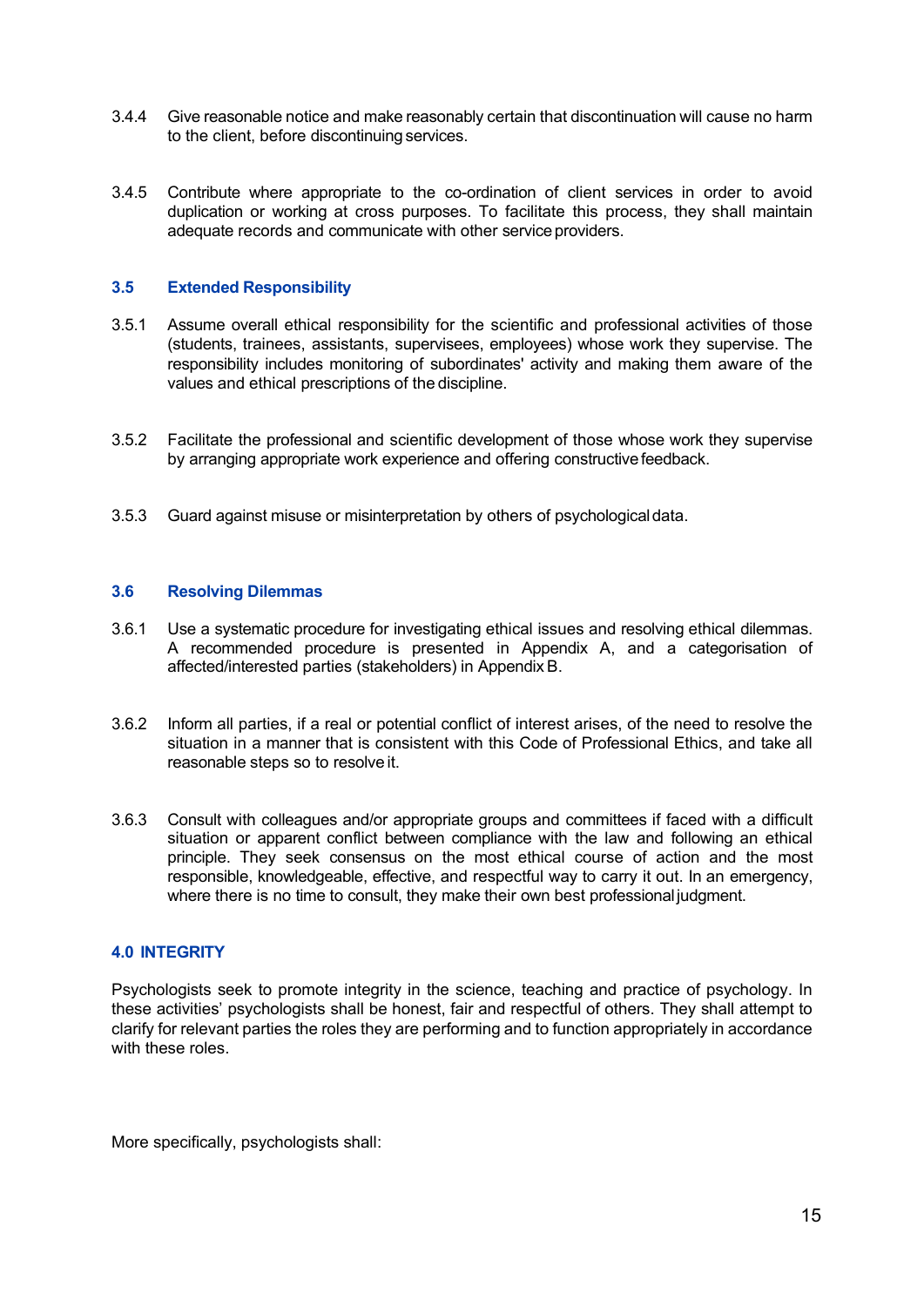# **4.1 Recognition of Professional Limitations**

- 4.1.1 Engage in self-care activities which help to avoid conditions (for example, burnout, addictions) which could result in impaired judgement and interfere with their ability to benefit and not harm others.
- 4.1.2 Seek emotional support and/or supervision from colleagues when feeling stressed or vulnerable due to professional dilemmas.

# **4.2 Honesty and Accuracy**

- 4.2.1 Ensure that they and others accurately represent their education, training and experience, and the effectiveness of the services which they offer, in all spoken, written or printed communications. Relevant communications include but are not limited to: advertisements of services, course and workshop descriptions, academic grading requirements, and research reports. Where misrepresentation has occurred, they act quickly to correct it.
- 4.2.2 Take due care to avoid misrepresentation, exaggeration, distortion or errors in reporting by themselves or others of psychological assessment results, research findings or the effectiveness of the services which they offer, and act quickly to correct any such misrepresentation, exaggeration, distortion or error.
- 4.2.3 Make clear whether they are acting as private citizens, as members of specific organisations or groups, or as representatives of the discipline of psychology, when making statements or when involved in public activities.
- 4.2.4 Ensure that families, and other interested parties, are aware that the psychologist's primary responsibilities are generally to the individual.
- 4.2.5 Take care in communicating their knowledge, findings and views to clearly differentiate facts, opinions, theories, hypotheses, and ideas.
- 4.2.6 Not suppress disconfirming evidence of their findings and views and acknowledge alternative hypotheses and explanations.
- 4.2.7 Conduct research in a way that is consistent with a commitment to honest, open inquiry, and to clear communication of any research aims, sponsorship, social context, personal values, or financial interests that may affect or appear to affect their research.
- 4.2.8 Compensate others justly for the use of their time, energy, and intelligence, unless such compensation is refused in advance.
- 4.2.9 Not accept or attempt to secure fees or benefits over and above those agreed contractually in advance. They shall not accept significant gifts where such acceptance would undermine their impartiality.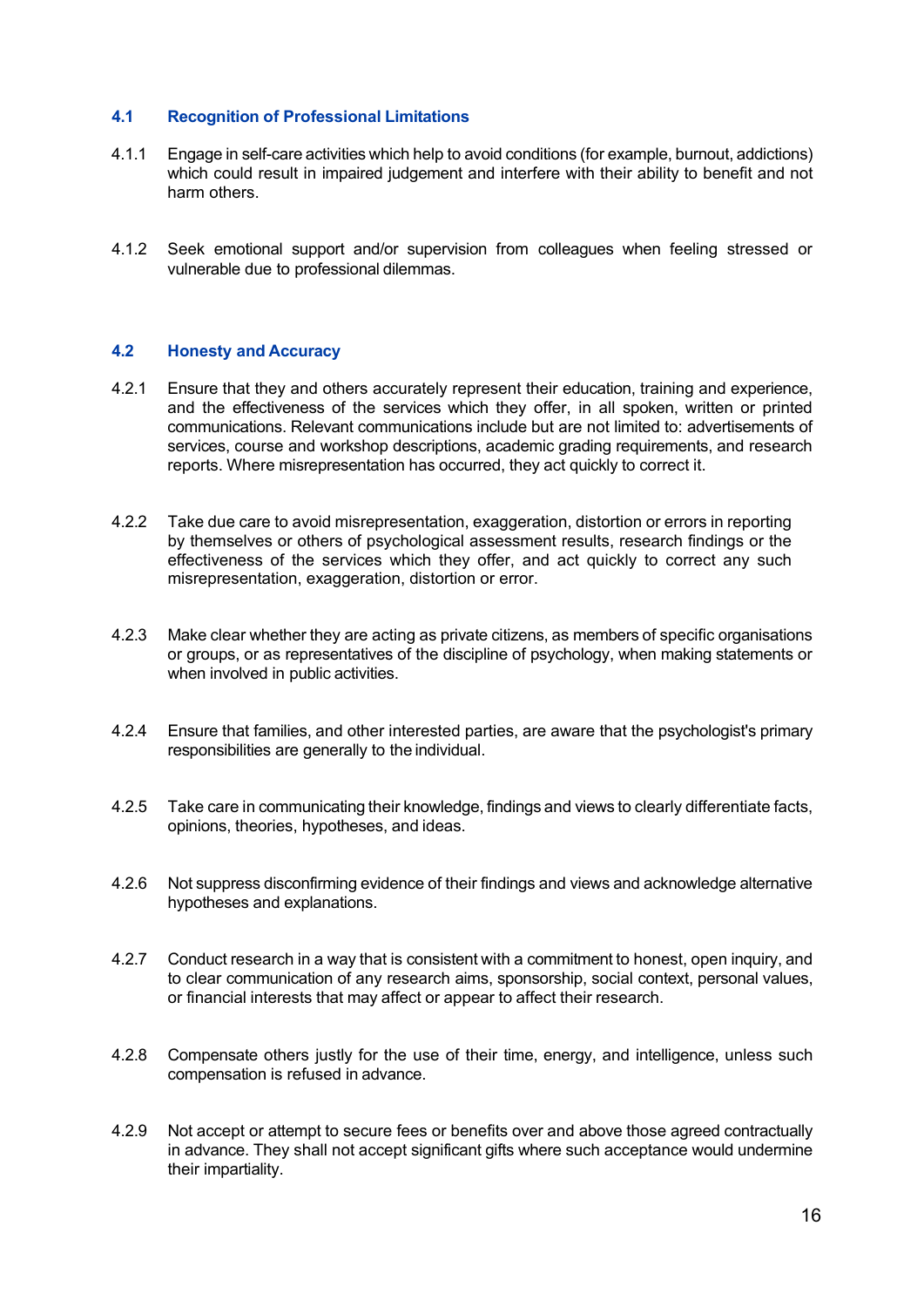- 4.2.10 Not participate in, condone, or allow themselves to be associated with dishonesty or fraud.
- 4.2.11 Honour all promises and commitments included in any written or verbal agreement unless serious and unexpected circumstances (for example, illness) intervene. If such circumstances occur, then the psychologist shall make a full and honest explanation to other parties involved.
- 4.2.12 Be clear, when entering into contracts with third parties, about obligations under this Code of Professional Ethics, and ensure that all parties concerned are aware of their rights and responsibilities.
- 4.2.13 Ensure that those who commission research are aware of the rights and responsibilities of all interested parties.
- 4.2.14 Clarify ownership of documentation, data, and rights of publication with those who commission research.
- 4.2.15 Give publication credit to others (including students) in proportion to the professional contribution that they have made. Publication includes all forms of media. Professional contributions include but are not limited to: ideas generated, execution of research, analysis of results, and writing.

## **4.3 Straightforwardness and Openness**

- 4.3.1 Respect the right of clients and research participants to receive an appropriate explanation of the nature, purpose and results of investigations, assessments and research findings, in language that these persons can understand.
- 4.3.2 Be clear and straightforward about all information needed to establish informed consent or any other valid written or unwritten agreement (for example: fees; concerns; mutual responsibilities; ethical responsibilities of psychologists; purpose and nature of the relationship; alternatives; likely experiences; possible conflicts; possible outcomes; and, expectations for processing, using, and sharing any informationgenerated).
- 4.3.3 Fully explain reasons for their actions to persons who have been affected by their actions, if appropriate and/or if asked.
- 4.3.4 Avoid using deception (or techniques which might be interpreted as deception) in research or service activities if there are alternative procedures available or if negative effects cannot be predicted or offset.
- 4.3.5 Provide a debriefing for research participants following studies in which deception (or the use of techniques which could be interpreted as deception) has occurred. Psychologists shall clarify the real nature of and rationale for the study, and seek to remove any misconceptions and re- establish trust.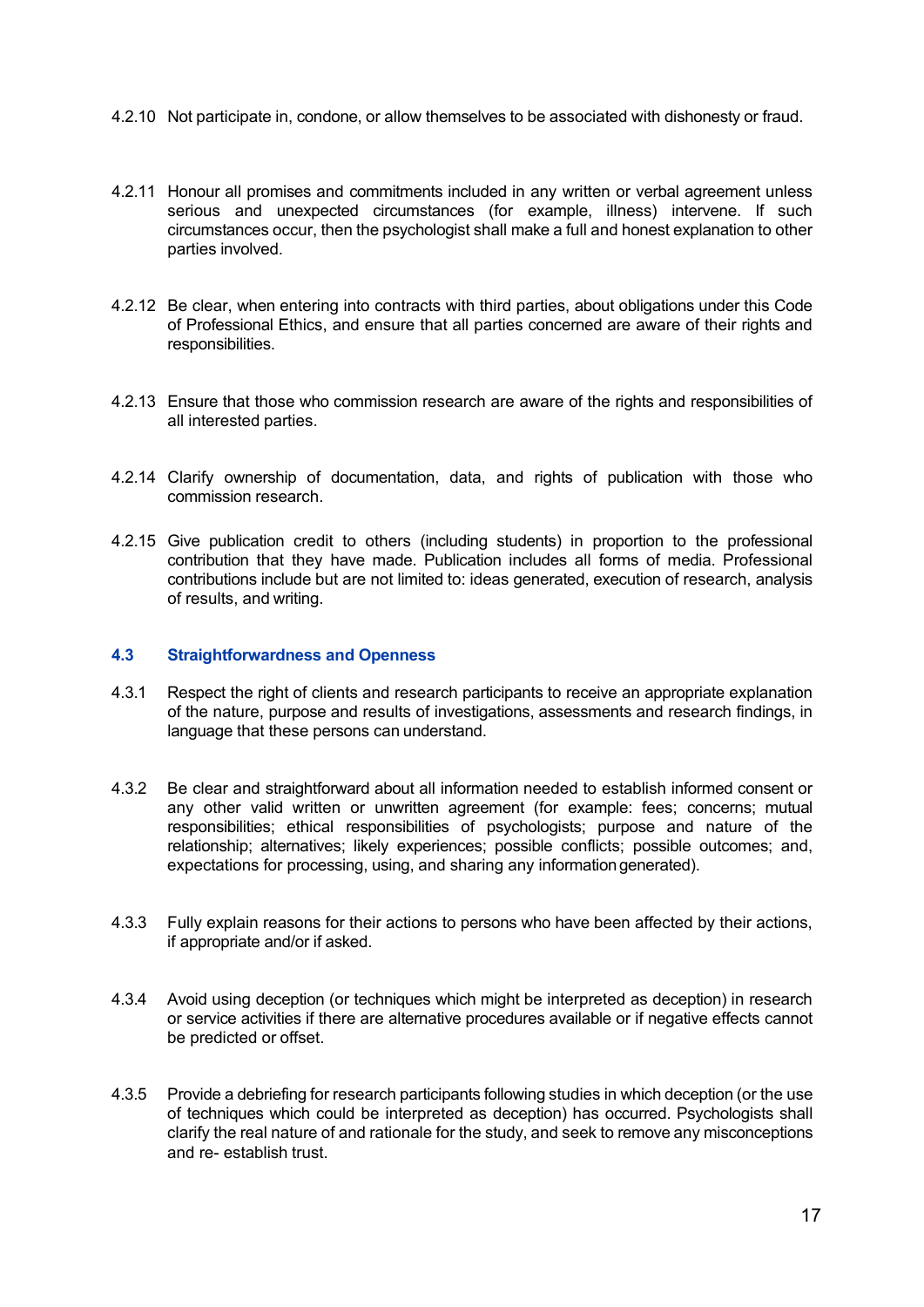4.3.6 Seek an independent and adequate ethical review of the risks to public or individual trust and of safeguards to protect such trust for any research which uses deception or techniques which might be interpreted as deception, before making a decision to proceed.

# **4.4 Conflict of Interests andExploitation**

- 4.4.1 Not exploit any professional relationship to further their own personal, political or business interests. Examples include: soliciting for private practice clients of one's employing agency; taking advantage of trust or dependency to frighten clients into receiving services; appropriating student's ideas, research or work; using the resources of one's employing institution for purposes not agreed to; securing or accepting significant financial or material benefit for professional activities which are already rewarded by salary; prejudicing others against a colleague for reasons of personal gain.
- 4.4.2 Not exploit clients for gratification of sexual desires, either during the professional relationship or after its termination.
- 4.4.3 Be acutely aware of the problematic nature of dual relationships (with, for example, students, employees or clients), and recognise that it is not always possible to avoid them (for example, when offering services in a small community, or engaging in person-centred teaching or training). Where it is possible, psychologists shall avoid such relationships; where it is not, they take active steps to safeguard the students', employees' or clients' interests.

# **4.5 Actions of Colleagues**

- 4.5.1 Act to stop or offset the consequences of professional activities of a colleague or a member of another discipline which are clearly harmful or apparently unethical. Depending on the nature of the harmful activities, action may include talking informally with the professional involved, and obtaining an assurance that any harm will discontinue and be corrected. However, if the harm is serious and/or the activities persist, the psychologist shall report the situation to an appropriate regulatory body. Where such activities come to psychologists' attention in the course of a confidential client relationship with the professional, they use their professional judgment on whether to breakconfidentiality.
- 4.5.2 Offer, as appropriate, emotional support and/or supervision to colleagues who request it.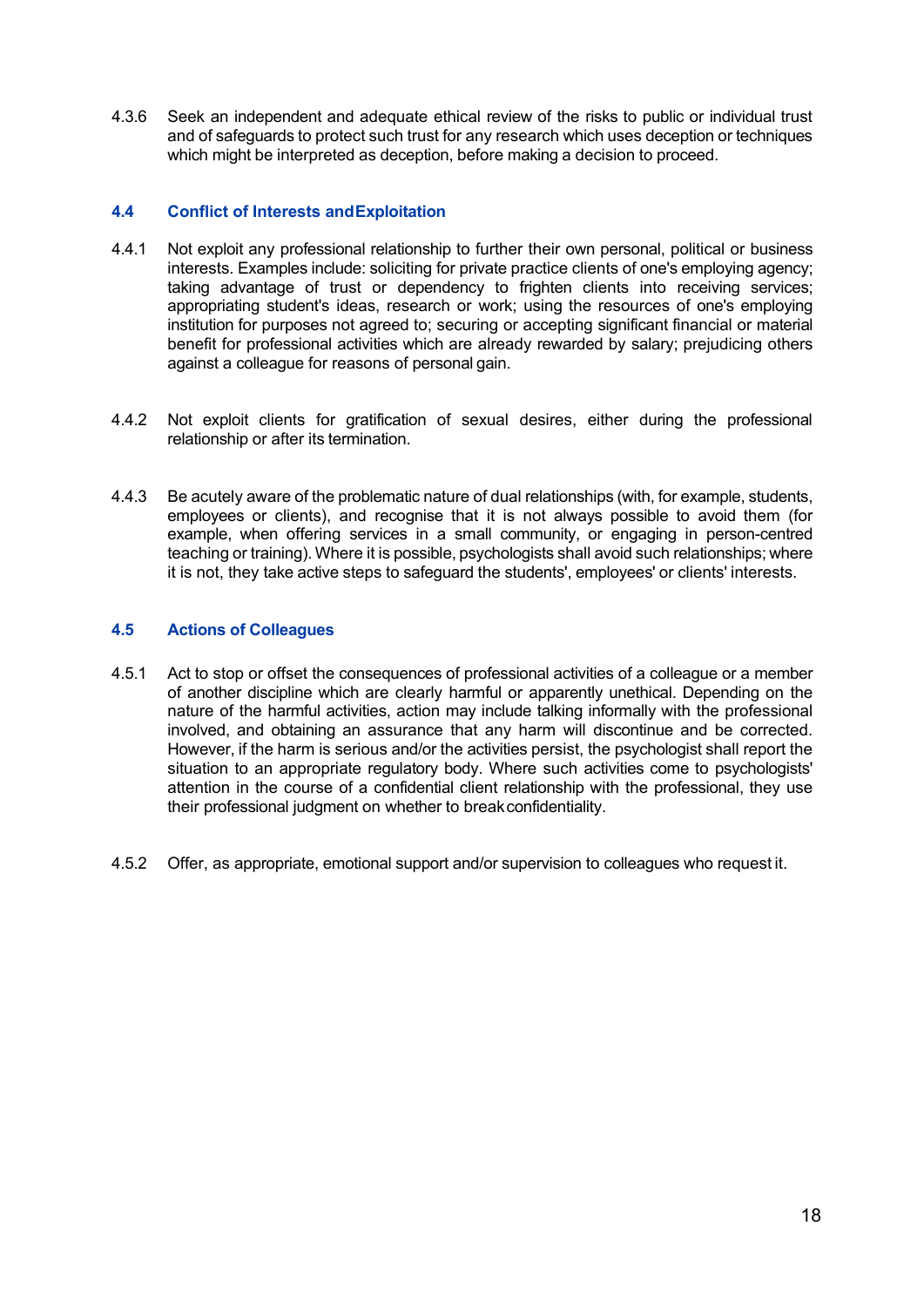# **APPENDIX A**

#### **RECOMMENDED PROCEDURE FOR ETHICAL DECISION-MAKING**

Section 3.6 of the Code of Professional Ethics deals with the resolution of ethical dilemmas, and all the clauses in that section are relevant to the making of ethical decisions.

Clause 3.6.1 states that members shall adopt a systematic approach to both the investigation of ethical issues and the resolution of dilemmas, and recommends use of the formal decision-making procedure presented here. The procedure is designed for both routine issues and immediate problems.

- **1. Define carefully the issues and parties involved. See Appendix B for a categorisation of affected/interested parties (stakeholders).**
- **2. Scan the Code of Professional Ethics and identify all relevant clauses. Also check other applicable professional guidelines (for example, those of government departments or health boards) and any pertinent legislation. Consulting with colleagues is also often appropriate.**
- **3. Evaluate the rights, responsibilities and welfare of all affected parties.**
- **4. Generate as many alternative decisions as possible - the more thebetter.**
- **5. Evaluate carefully the likely outcome of eachdecision.**
- **6. Choose what, in your professional judgment, is the best decision, implement it, and inform relevant parties.**
- **7. Finally, take responsibility for the consequences of thedecision.**

The complexity of ethical issues makes it likely that different principles and subclauses will occasionally clash; in addition, the provisions of the Code may also be at odds with legal provisions and/or other relevant guidelines. Unfortunately, the resolution of ethical dilemmas is not guaranteed to be simple.

However, professional bodies and the law accept that practitioners may make errors of judgment, and that such errors are distinct from malpractice. The formal decision-making procedure is intended to reduce the incidence of decisions which are mistakes because they are taken in the heat of the moment, without consideration of all the relevant factors. What is required, in all cases, is a considered professional judgment taken in a systematic way.

It is strongly recommended that notes be kept of deliberations at each stage of the process.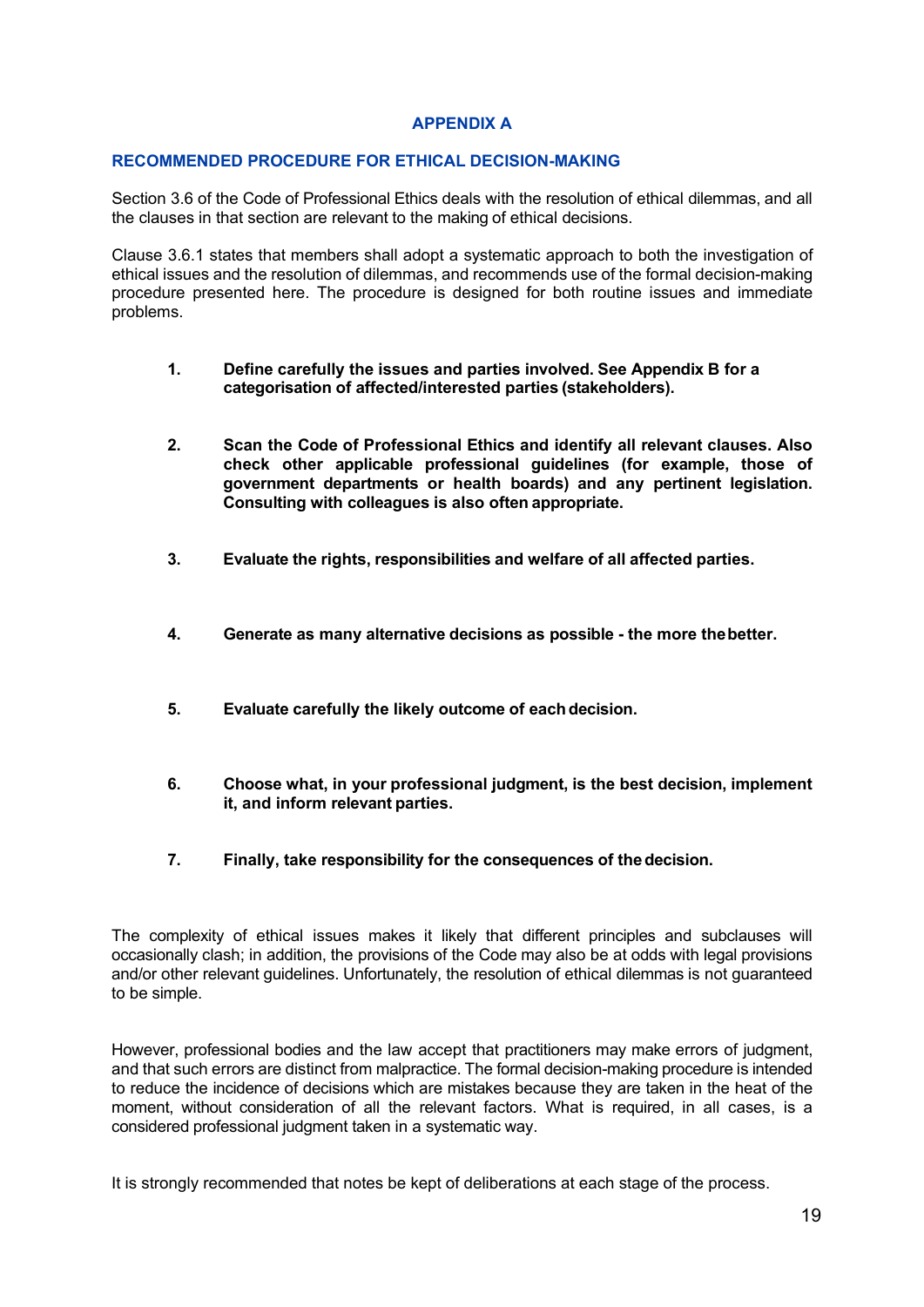# **APPENDIX B**

## **A CATEGORISATION OF PARTIES AFFECTED BY ETHICAL DECISIONS**

Step 1 of the decision-making procedure entails the identification of parties, or stakeholders, who are affected by, or have an interest in, the psychologist's ethical decision. The extent of involvement in an ethical dilemma, particularly through secondary relationships, can be very complex. The following categorisation should simplify the task of systematically identifying relevant stakeholders.

**The Psychologist:** It is the Psychologist who experiences the dilemma and must make the ethical decision. Psychologists should therefore include a critical view of their own position in the decisionmaking process.

**Direct Beneficiary:** This term refers to any individual (or group) directly receiving the services of a psychologist. Direct Beneficiaries are often referred to as clients. The terms consumer, patient, student, trainee or applicant may also be appropriate. The term Direct Beneficiary can refer to a wide variety of individuals depending on the role and specialisation of the Psychologist.

**The Subject:** In contrast to a direct beneficiary a subject is any individual (or group) in receipt of a direct Psychological intervention (such as an assessment) at the behest of, and/or under contract to, a third party.

**Extended Beneficiary:** This term can be applied to any individual (or group) benefiting indirectly from psychological services delivered to others. It may be appropriate to include the relatives, friends, spouse or colleagues of a Direct Beneficiary in this way. The term can also be applied to those who may ultimately benefit, such as future clients in the case of a new intervention or procedure.

**Participant:** Participants are those who provide data in the context of either research or evaluation. They may well also be Direct Beneficiaries of a particular intervention, procedure or methodology. They should be categorised according to which role is most relevant in the decision-making process.

**Referrer:** This term specifies the source of referral of a direct beneficiary. Referrers can include agencies, individuals in a range of professions, families, schools, and employers.

**Colleague:** This term refers to psychologists (and may also be used to refer to members of related professions) with whom there exists a working relationship either within or outside the Psychologist's own work setting. An immediate superior or employee can also be specified under this category if that is the relationship which is most relevant to the decision-making process.

**Contractor:** This term refers to any individual or agency, other than the Direct Beneficiary, with whom a legal or implied contract to carry out research or services exists. In some cases, the contract may be between the Contractor and the individual Psychologist; in other cases the contract may be with the Psychologist's employer. The category Contractor includes entities as varied as the European Commission, research trusts, sponsors of particular projects, and families of direct beneficiaries.